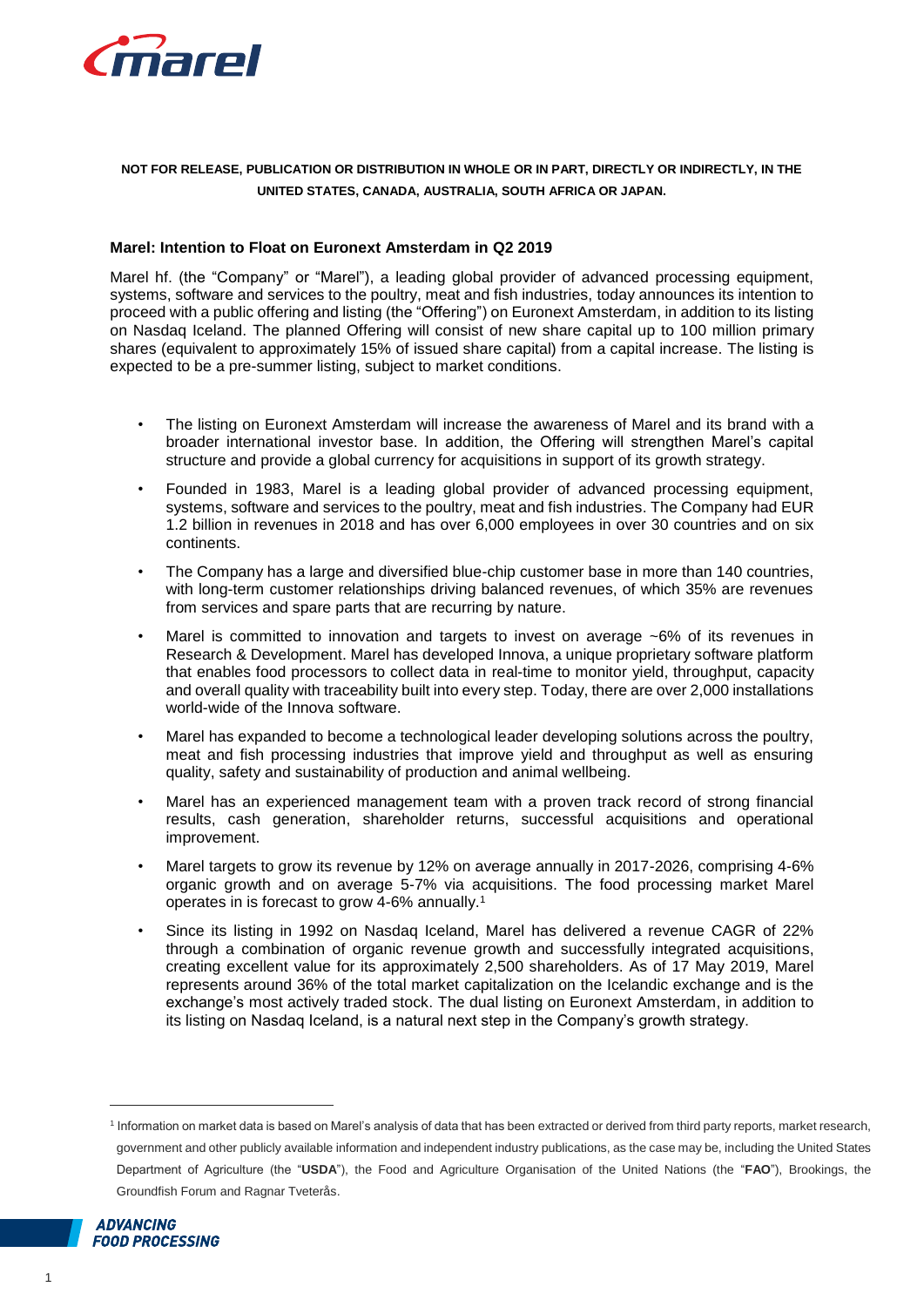

## **Árni Oddur Thórdarson, CEO, commented:**

*"This is an exciting day for Marel as we announce our intention to float on Euronext Amsterdam in addition to our listing in Iceland. We are well positioned in highly attractive end-markets, supported by secular growth trends such as population growth, the rising middle class, and urbanisation that are driving demand for quality food that is produced sustainably and affordably. Marel is at the centerpoint of these prevailing trends and in partnership with our customers, our innovative approach is transforming the way food is processed. The dual listing will support our target of 12% average annual revenue growth in 2017-2026 which we will aim to achieve* t*hrough market penetration and innovation, complemented by strategic partnerships and acquisitions."*

## **Ásthildur Margrét Otharsdóttir, Chairman of the Board commented:**

*"This marks an important milestone in the history of Marel which has tranformed from a start-up in the University of Iceland to a leading global provider of advanced processing equipment, systems, software and services to the poultry, meat and fish industries. The listing on Euronext Amsterdam will complement our existing Icelandic listing and provide access to a broader international investor base. Furthermore, the offering will strengthen Marel's capital structure and provide our experienced management team with the platform and global currency for acquisitions to continue our ambitious growth strategy."*

## **Investment highlights**

#### *Attractive end-markets, supported by secular growth trends*

- Marel focuses on the high-growth meat, poultry and fish markets, which the Company's management estimates has a consumer value of EUR 1,200 billion. Thereof, EUR 12 billion is addressable by Marel, defined as the market for food processing equipment, systems, software and services from post-farm to dispatch, and forecast to grow by 4-6% annually on average from 2017 until 2026.
- The main drivers of expected market growth are underlying production growth, an increased need for automation, throughput and yield, as well as an increased focus of consumers and regulators on sustainability, food safety, nutrition, health and wellness.
- Global demographics strongly support the anticipated market growth for animal protein consumption. While the world population is anticipated to exceed 10 billion by 2050, both urbanisation and the number of people entering the middle class is expected to accelerate especially in Asia). By 2030, an estimated ~2 billion additional people will be part of the middle class, with increased protein consumption typically correlated with higher income.

## *Leading global full-line solutions provider with market-leading technology driven by commitment to customers and innovation*

- A global pure play provider aiming to cover the full processing value chain for poultry, meat and fish processing solutions.
- Marel designs, manufactures, sells and services technologically advanced processing solutions ranging from standard equipment to full-line processing systems, with sophisticated software capabilities and services.
- Longstanding target to invest ~6% of annual revenues in innovation to maintain technological leadership within the industry, to secure competitive advantage and to support organic growth. Marel invested EUR 73.7 million in innovation in 2018 and is able to leverage resources, expertise and technology across its three segments.

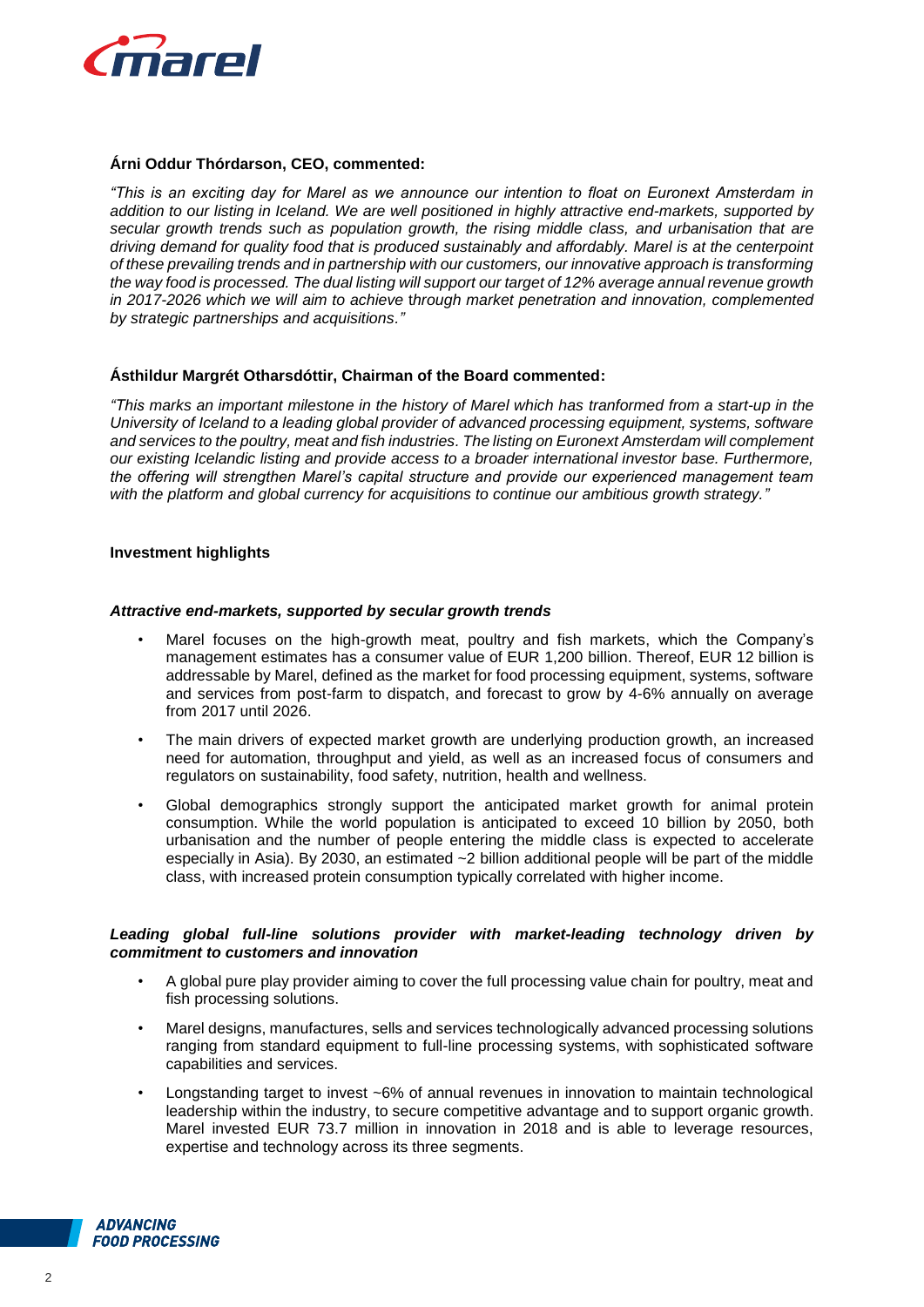

#### *Large and diversified global customer base served by a global sales and service network and a well-established manufacturing platform with scale benefits*

- Marel has a large and diversified global customer base (the single largest customer accounts for approximately 5% of total revenues), which includes some of the world's leading poultry, meat and fish processors, and ranges from large international leaders to local processors in over 140 countries worldwide.
- Global sales and service network ensures local presence and supports Marel's large and growing installed base driving resilient and recurring service and spare parts revenues.
- Marel's revenues are geographically balanced, diversified and a significant proportion (2018: 35%) comprised of maintenance, service and spare parts that are recurring by nature.
- Marel's turnover was around EUR 1.2 billion in 2018, an increase of 15.4% year-on-year, of which 12.5% was organic growth, and Marel sees strong potential to further consolidate the food processing solutions market in order to increase scale.
- Global reach and focus on full-line offering across the poultry (53% of 2018 revenues), meat (32%) and fish (13%) industries provides balance to fluctuations in customer demand.

# *Experienced and disciplined management team with proven track record*

- Experienced management team with long-standing industry experience and leadership roles.
- Refocusing programme launched in 2014 contributed to 25% revenue growth during 2014-2015 while delivering substantial margin improvements.
- Solid track record of balanced organic growth and acquisitions and disciplined capital allocation.
- Strong cash flow generation enabling investments in the business creating shareholder value.
- As of 31 March 2019, Marel's order book<sup>2</sup> of EUR 474.7 million represents 38.5% of Marel's last-twelve-month revenues and a book-to-bill ratio<sup>3</sup> of 0.99.

## *Clear strategy to deliver targeted growth*

- Accelerate full-line offering through continuous product development.
- Capitalize on strong innovation investment to drive growth and market penetration.
- Expand installed base and long-term client relationships.
- Achieve further growth through strategic acquisitions based on a clear M&A strategy.

## **Financial targets**

• In the period 2017-2026, Marel is targeting 12% average annual revenue growth through market penetration and innovation, complemented by strategic partnerships and acquisitions. (Growth is not expected to be linear but based on opportunities and economic fluctuations. Operational results may vary from quarter to quarter due to general economic developments, fluctuations in orders received and timing of deliveries of larger systems.)

<sup>3</sup> *Book-to-bill ratio* is calculated by dividing the value of orders received during the period by the value of revenues billed during the period.



 $\overline{a}$ 

<sup>2</sup> *Order book* reflects Marel's estimates, as of the relevant order book date, of potential future revenues to be derived from contracts for equipment, software, service and spare parts which have been financially secured through down payments and/or letters of credit in line with the relevant contract terms. These estimates reflect the estimated total nominal values of amounts due under the relevant contracts less any amounts recognized as revenues in Marel's financial statements as of the relevant order book date.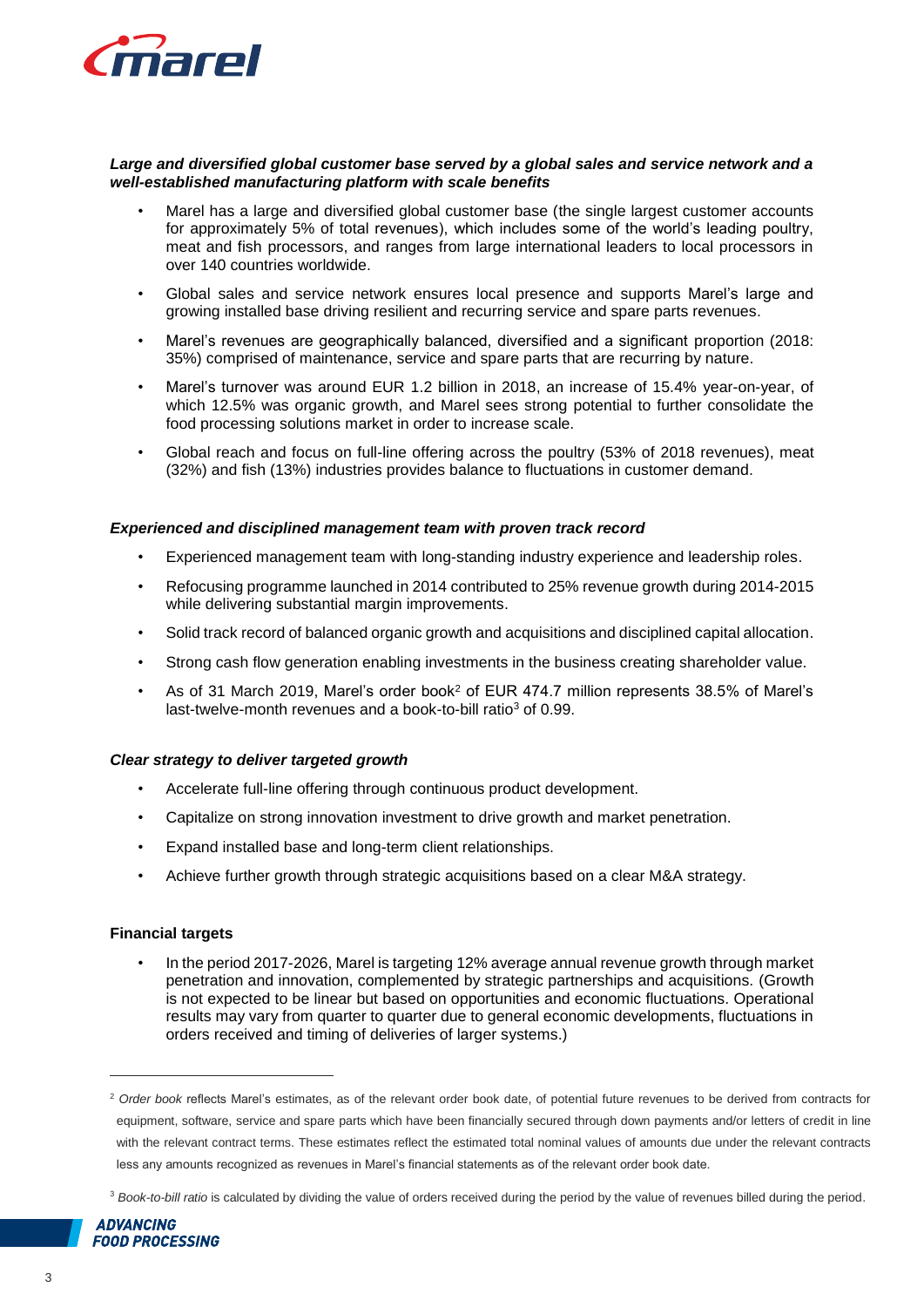

- Marel's management expects 4-6% average annual market growth in the long term. Marel aims to grow organically faster than the market, driven by innovation and growing market penetration.
- Maintaining solid operational performance and strong cash flow is expected to support 5-7% revenue growth on average via acquisitions.
- Marel's management expects basic earnings per share (EPS) to grow faster than revenues.
- Marel targets a leverage ratio (calculated as Net Debt divided by LTM EBITDA) of between 2.0 to 3.0. Excess capital will be used to stimulate growth and create value.

## **Dividend policy**

Marel targets returns to shareholders through dividends and share buybacks of 20-40% of net profits. Over the past five years, the payout ratio has been between 20-30% and excess capital has been used to stimulate growth and create further value. For the financial year 2018, Marel paid out to shareholders a dividend corresponding to 30% of net profits for 2018, which was a 33% increase in dividend per share compared with the previous year.

| <b>EUR</b> million           | FY2016           | <b>FY2017</b> | <b>FY2018</b> | Q1    |
|------------------------------|------------------|---------------|---------------|-------|
|                              |                  |               |               | 2019  |
| <b>Revenues</b>              | 970 <sup>5</sup> | 1,038         | 1,198         | 325   |
| Adj. EBIT                    | 14.4%            | 15.2%         | 14.6%         | 14.6% |
| Margin <sup>1</sup>          |                  |               |               |       |
| Orders received <sup>2</sup> | 1,0065           | 1,144         | 1,184         | 323   |
| Order book $3$               | 350              | 472           | 476           | 475   |
| Free Cash flow <sup>4</sup>  | 131              | 153           | 121           | 44    |
| Leverage                     | 2.3x             | 1.9x          | 2.0x          | 2.2x  |

## **Financial highlights**

*Source: Company information. Note: <sup>1</sup> EBIT adjusted for PPA related costs, including depreciation and amortization from 2016 - 2019. PPA refers to amortization of acquisition-related intangible assets. <sup>2</sup> Orders received represents the total nominal amount, during the relevant period, of customer orders for equipment, software, service and spare parts registered by Marel during the relevant period.<sup>3</sup> The order book reflects Marel's estimates, as of the relevant order book date, of potential future revenues to be derived from contracts for equipment, software, service and spare parts which have been financially secured through down payments and/or letters of credit in line with the relevant contract terms. These estimates reflect the estimated total nominal values of amounts due under the relevant contracts less any amounts recognized as revenues in Marel's financial statements as of the relevant order book date. <sup>4</sup> Free cash flow defined as cash generated from operating activities less tax and net investments. <sup>5</sup> Proforma adjusting for the MPS acquisition orders received and revenues were EUR 1,013m and EUR 983m in 2016, respectively.* 

## **Shareholder structure**

As at 17 May 2019, Marel had 2,464 shareholders. The ten largest shareholders held 66.5% of the share capital, with Icelandic pension funds holding a total of 38.4%. Principal shareholder Eyrir Invest hf. holds 28.4% of issued shares, followed by two Icelandic pension funds, i.e. Pension Fund of Commerce (LIVE) (9.9%) and Gildi (5.7%). As of 17 May 2019, Marel held 11,126,814 (1.7%) treasury shares. The free float of Marel shares was 71.6%.

At the 2019 annual general meeting, shareholders approved a proposal to increase share capital by up to ISK 100,000,000 nominal value (~EUR 730,000) by issuing new shares and waive their pre-emptive rights to subscribe for these new shares.

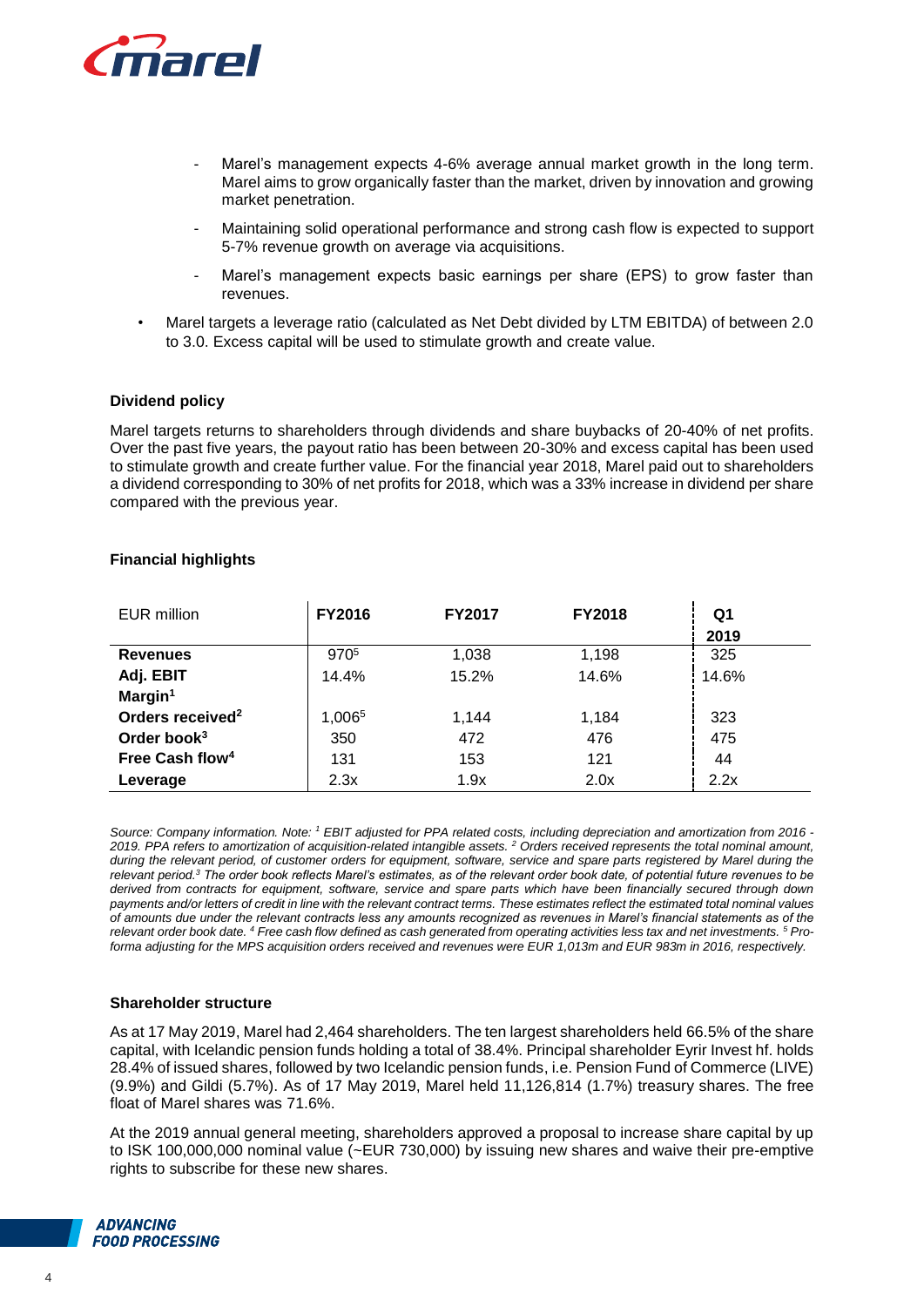

# **Transaction highlights**

- Marel intends to proceed with a listing and Offering on Euronext Amsterdam, in addition to its listing on Nasdaq Iceland.
- The Offering consists of (i) a public offering in the Netherlands and Iceland and (ii) private placements to certain institutional investors in various other jurisdictions, including: (x) a private placement in the United States of America to persons reasonably believed to be "qualified institutional buyers" as defined in, and in reliance on, Rule 144A under the US Securities Act of 1933, as amended (the "US Securities Act") or pursuant to another available exemption from, or in a transaction not subject to, the registration requirements of the US Securities Act; and (y) a private placement to institutional buyers outside the United States, where all offers and sales will be made in compliance with Regulation S under the US Securities Act.
- The planned Offering will consist of up to 100 million new shares (equivalent to approximately 15% of issued share capital), including an all-primary overallotment option.
- Timing is expected to be a pre-summer listing, subject to market conditions.
- The Offering is expected to be available to institutional investors and retail investors in the Netherlands and Iceland, and to certain qualified institutional investors in various jurisdictions.

Citi and J.P. Morgan are acting as Joint Global Coordinators for the planned Offering and dual listing. ABN Amro, ING and Rabobank are acting as Joint Bookrunners. Arion Bank and Landsbankinn are acting as Joint-Lead Managers and Icelandic Retail Managers. STJ Advisors is acting as independent financial advisor to Marel on the dual listing.

#### **For futher information, please contact:**

#### **Marel Investor Relations**

Tinna Molphy [tinna.molphy@marel.com](mailto:tinna.molphy@marel.com) and tel. + 354 563 8001

#### **Media Relations**

*International* FTI Consulting Alex Le May [marel@fticonsulting.com](mailto:marel@fticonsulting.com) and tel. +4420 3727 1340

Matthew O'Keeffe [marel@fticonsulting.com](mailto:marel@fticonsulting.com) and tel. +4420 3727 1340

#### **Media Relations**

#### *Netherlands*

Bickerton Strategies Ian Bickerton

[Ian@bickertonstrategies.com](mailto:Ian@bickertonstrategies.com) and tel. +31 62501 8512

David Brilleslijper [David@bickertonstrategies.com](mailto:David@bickertonstrategies.com) and tel. +31 61094 2514

*Iceland* Audbjorg Olafsdottir Marel [Audbjorg.olafsdottir@marel.com](mailto:Audbjorg.olafsdottir@marel.com) and tel. +354 853 8626

# **About Marel**

Marel is a leading global provider of advanced food processing equipment, systems, software and services to the poultry, meat and fish industries. Our united team of more than 6,000 employees in over 30 countries delivered EUR 1.2 billion in revenues in 2018. Annually, Marel invests around 6% of revenues in innovation. By continuously advancing food processing, we enable our customers to increase yield and throughput, ensure food safety and improve sustainability in food production. Marel was listed on NASDAQ Iceland in 1992 and has around 2,500 shareholders.

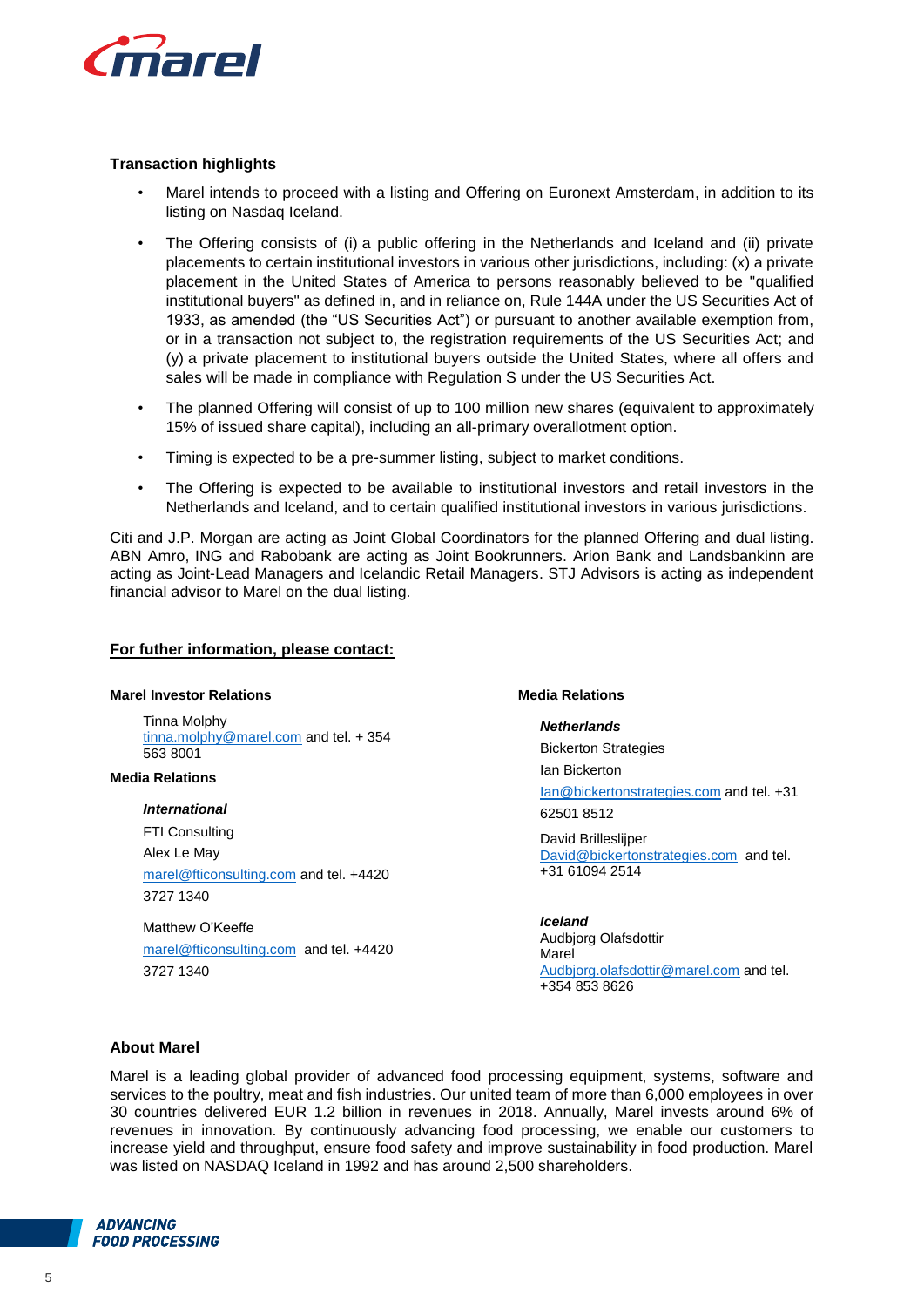

#### **DISCLAIMER**

These materials are not for release, distribution or publication, whether directly or indirectly and whether in whole or in part, into or in the United States, Canada, Australia, South Africa or Japan or any (other) jurisdiction where to do so would constitute a violation of the relevant laws of such jurisdiction.

These materials are for information purposes only and are not intended to constitute, and should not be construed as, an offer to sell or a solicitation of any offer to buy the securities of Marel hf. (the "**Company**", and such securities, the "**Securities**") in the United States, Canada, Australia, South Africa or Japan or in any other jurisdiction in which such offer, solicitation or sale would be unlawful prior to registration, exemption from registration or qualification under the securities laws of such jurisdiction.

The Securities are not and will not be registered under the U.S. Securities Act of 1933, as amended (the "**Securities Act**") and may not be offered or sold in the United States absent registration or an exemption from the registration requirements of the Securities Act. The Company has no intention to register any part of the offering in the United States or make a public offering of Securities in the United States.

In the United Kingdom, this document and any other materials in relation to the Securities is only being distributed to, and is only directed at, and any investment or investment activity to which this document relates is available only to, and will be engaged in only with, "qualified investors" (as defined in section 86(7) of the Financial Services and Markets Act 2000) and who are (i) persons having professional experience in matters relating to investments who fall within the definition of "investment professionals" in Article 19(5) of the Financial Services and Markets Act 2000 (Financial Promotion) Order 2005 (the "**Order**"); or (ii) high net worth entities falling within Article 49(2)(a) to (d) of the Order (all such persons together being referred to as "relevant persons"). Persons who are not relevant persons should not take any action on the basis of this document and should not act or rely on it.

The Company has not authorised any offer to the public of Securities in any Member State of the European Economic Area other than the Netherlands and Iceland. With respect to any Member State of the European Economic Area, other than the Netherlands and Iceland, which has implemented the Prospectus Directive (each a "**Relevant Member State**"), no action has been undertaken or will be undertaken to make an offer to the public of Securities requiring publication of a prospectus in any Relevant Member State. As a result, the Securities may only be offered in Relevant Member States (i) to any legal entity which is a qualified investor as defined in the Prospectus Directive; or (ii) in any other circumstances falling within Article 3(2) of the Prospectus Directive. For the purpose of this paragraph, the expression "offer of securities to the public" means the communication in any form and by any means of sufficient information on the terms of the offer and the Securities to be offered so as to enable the investor to decide to exercise, purchase or subscribe for the Securities, as the same may be varied in that Member State by any measure implementing the Prospectus Directive in that Member State and the expression "Prospectus Directive" means Directive 2003/71/EC (and amendments thereto, including Directive 2010/73/EU, to the extent implemented in the Relevant Member State), and includes any relevant implementing measure in the Relevant Member State.

No action has been taken by the Company that would permit an offer of Securities or the possession or distribution of these materials or any other offering or publicity material relating to such Securities in any jurisdiction where action for that purpose is required.

The release, publication or distribution of these materials in certain jurisdictions may be restricted by law and therefore persons in such jurisdictions into which they are released, published or distributed, should inform themselves about, and observe, such restrictions.

This announcement does not constitute a prospectus. An offer to acquire Securities pursuant to the proposed offering will be made, and any investor should make his investment, solely on the basis of information that will be contained in the prospectus to be made generally available in the Netherlands and Iceland in connection with such offering. When made generally available, copies of the prospectus may be obtained at no cost from the Company or through the website of the Company.